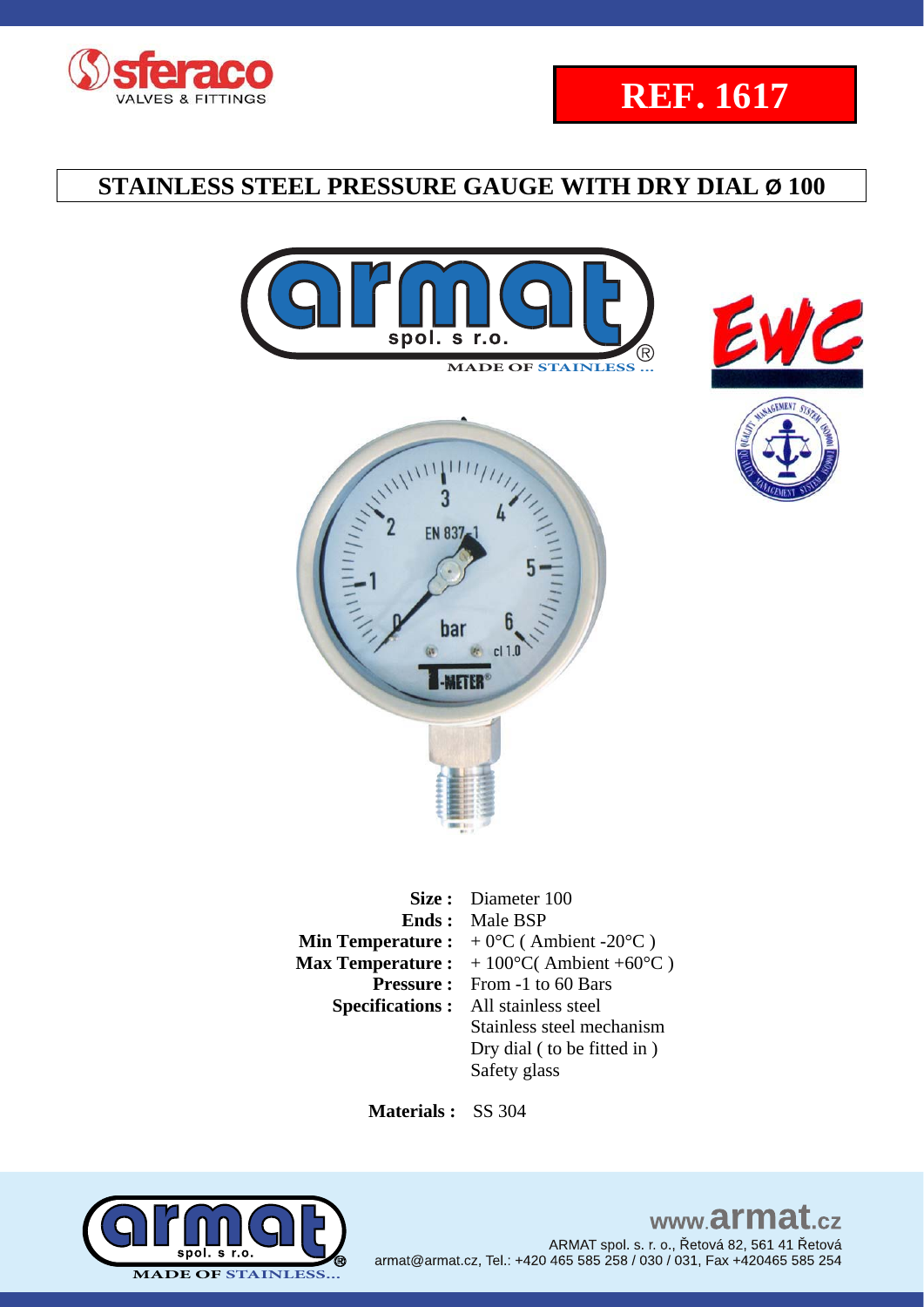

# **REF. 1617**

## **STAINLESS STEEL PRESSURE GAUGE WITH DRY DIAL Ø 100**

### *SPECIFICATIONS :*

All stainless steel Stainless steel mechanism Dry dial ( to be fitted in ) Safety glass 1 class Protection IP65 Bottom connection BSP threaded With vent security

#### *USE :*

Not for viscous or crystallizing liquid Min and max Temperature Ts : 0°C to +100°C (ambience -20°C à + 60°C)

#### *RANGE :*

All stainless steel pressure gauge with dry dial Ø 100 with bottom BSP 1/2" male connection, range -1/+1 to 0/60 bars **Ref. 1617**

### *ACCESSORIES :*



SS curl PN20 Male / Female BSP o DN 1/2" **Ref. 9880208**



250 ml glycerine bottle **Ref. 9880401**



## www.armat.cz

ARMAT spol. s. r. o., Řetová 82, 561 41 Řetová armat@armat.cz, Tel.: +420 465 585 258 / 030 / 031, Fax +420465 585 254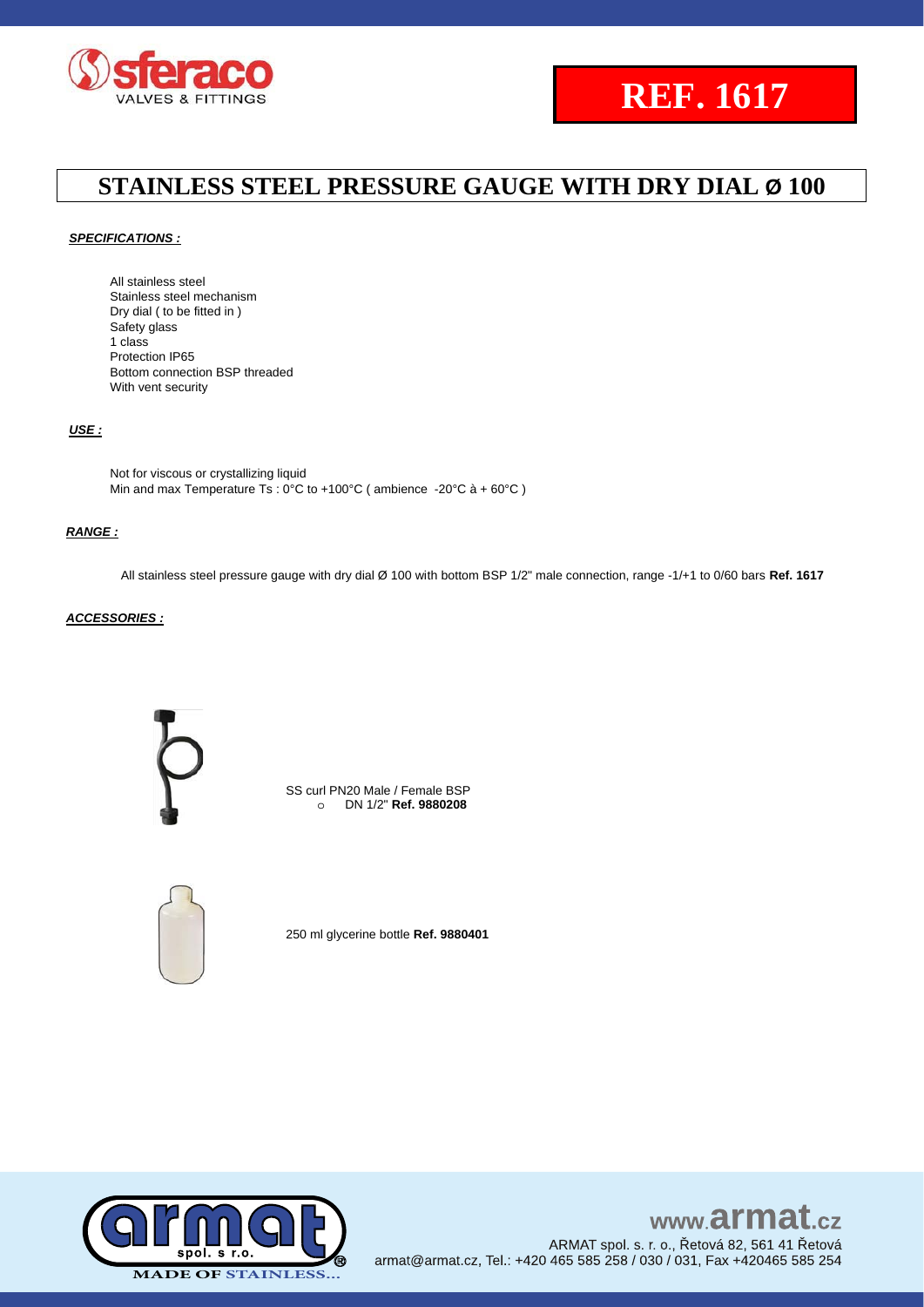

### *GRADUATIONS :*

| Range (bar) | <b>Graduation (bar)</b> |
|-------------|-------------------------|
| $-1/+1$     | 0,05                    |
| 0/1,6       | 0.02                    |
| 0/2,5       | 0.05                    |
| 0/4         | 0,1                     |
| 0/6         | 0,1                     |
| 0/10        | 0,2                     |
| 0/16        | 0,2                     |
| 0/25        | 0,5                     |
| 0/40        | 1                       |
| 0/60        | 1                       |

### *MATERIALS :*

| <b>DESIGNATION</b> | <b>MATERIALS</b> |
|--------------------|------------------|
| Box                | SS 304           |
| Fitting            | SS 316           |
| Mechanism          | SS 316           |
| Dial               | Aluminium        |
| Glass              | Safety glass     |
| Needle             | Aluminium        |

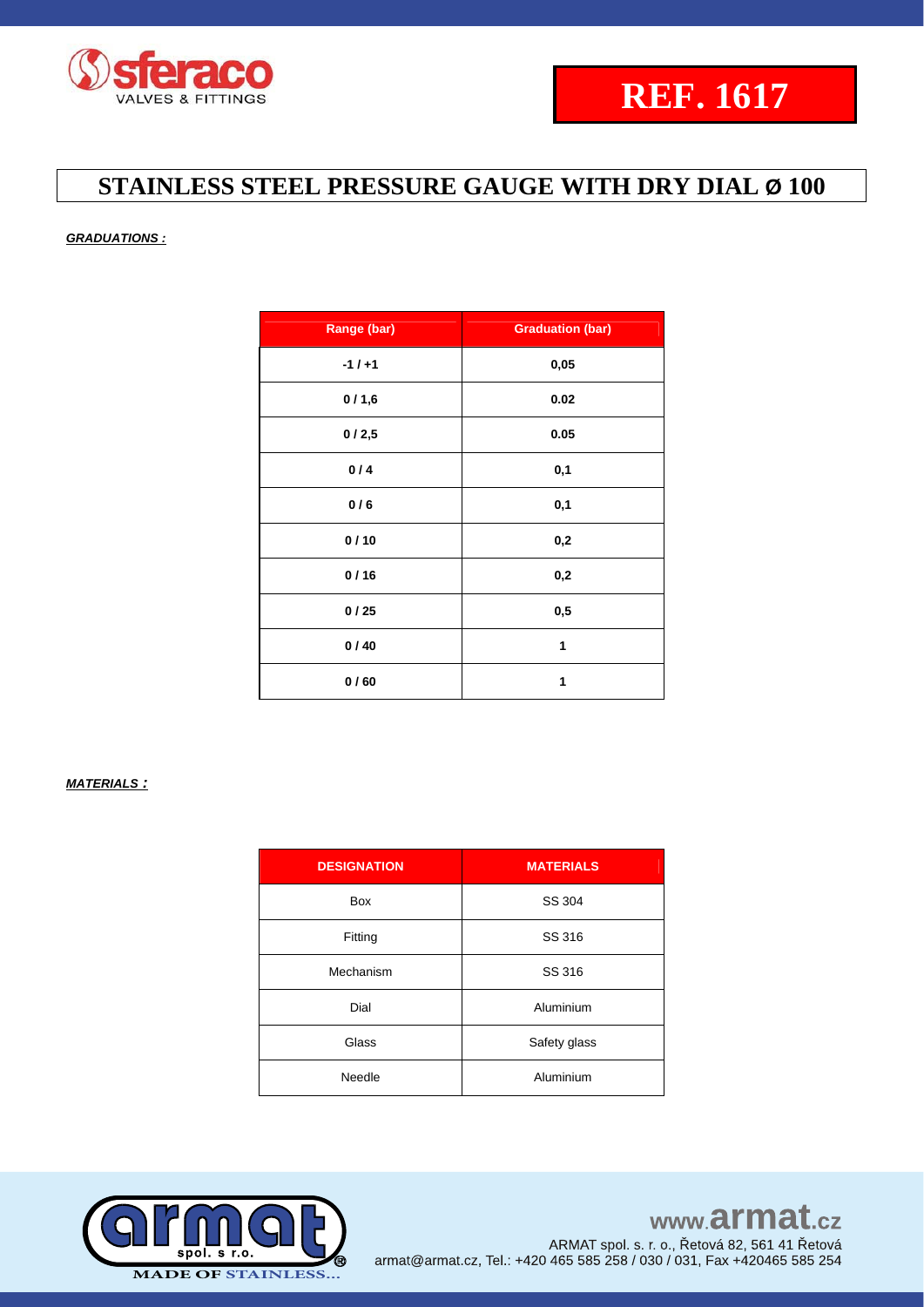

*SIZE ( in mm ) :* 





| <b>DN</b>       | 100      |
|-----------------|----------|
| ØD1             | 100.8    |
| ØD <sub>2</sub> | 99       |
| н               | 90       |
| G               | 1/2" BSP |
| L               | 48       |
| L1              | 14       |
| L2              | 16       |
| W               | 22       |
| Weight (Kg)     | 0.500    |